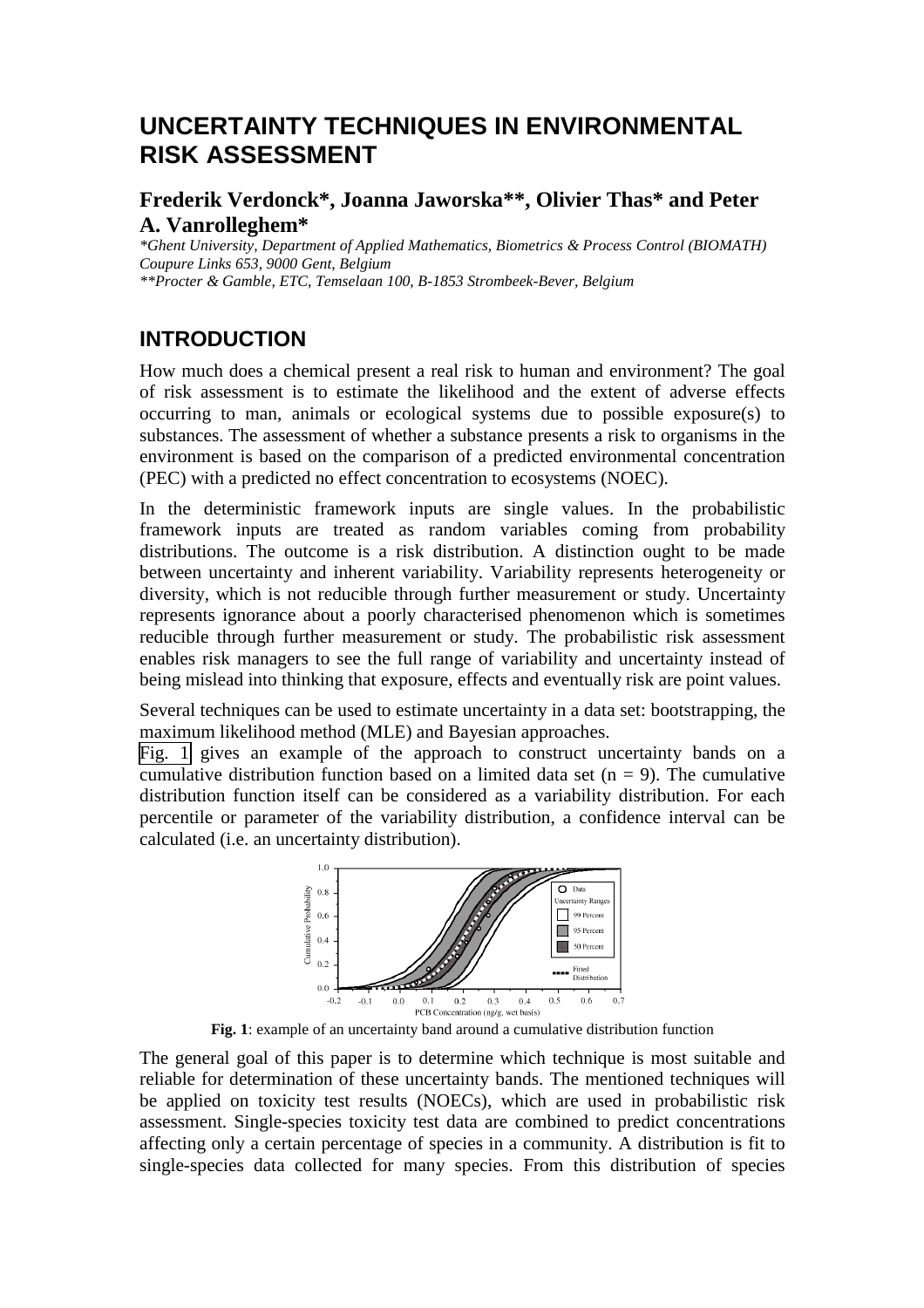sensitivities, a hazardous concentration  $(HC_p)$  is identified at which a certain percentage p of all species is assumed to be affected. One can use the lower 95% tolerance limit of the estimated percentage to ensure that the specified level of protection is achieved.

In this paper, the methods will be applied on data sets found in literature. No discussion is made on the quality of these data sets or on the advantages and disadvantages of the species sensitivity distribution approach. The studied techniques have a much broader application field.

# **METHODS**

In this section, a technical overview is given of techniques that provide estimates of confidence intervals: bootstrapping, maximum likelihood method and Bayesian approaches. At the end, an overview of the data sets used is given.

**Bootstrapping:** A detailed description of bootstrapping, can be found in Cullen & Frey (1999) and Davison & Hinkley (1997). Given a data set of sample size n, the general approach in bootstrap simulation is to assume a nonparametric or parametric distribution which describes the quantity of interest, to perform r replications of the original data set by randomly drawing, with replacement, n values, and then calculate r values of the statistic of interest.

In case nonparametric bootstrapping is used, samples are taken from an empirical distribution function (also called resampling) or from an empirical cumulative distribution function (using Hazen plotting system). Nonparametric or distributionfree approaches do not require assumptions regarding the probability model for the underlying population distribution. However, they also tend to yield wider estimates of confidence intervals than parametric methods do. In parametric bootstrapping, a parametric distribution (e.g. lognormal distribution) is used.

**Bayesian approach:** The Bayesian statistical method reverses the role of sample and model: the sample is fixed and unique, and the model itself is uncertain. This statistical viewpoint corresponds better to the practical situation the individual researcher is facing: there is only one sample and there are doubts what model to use, or, if the model is chosen, what values the parameters will take. The uncertainty of the model is modelled by assuming that the parameters of the model are distributed. More details are found in Aldenberg & Jaworska (2000).

**Maximum likelihood estimation (MLE):** The general idea is to choose an estimator for the parameter(s) in a distribution so as to maximise a function of the sample observations.

**Data sets:** Four different data sets were considered. Data Set 1, a synthetic data set, contains 20 positive values drawn randomly from a known lognormal distribution (exp[N( $\mu$ , $\sigma$ )] with  $\mu = 2$  and  $\sigma = 1$ ). The arithmetic mean of the parent distribution equals  $exp[\mu + 0.5\sigma^2] = 12.2$ , approximately, and the arithmetic mean of the considered sample of 20 values equals 14, exactly.

Data Set 2, 3 and 4 consist of toxicity database of respectively Cd (Cadmium), Cu (Copper) and LAS (Linear Alkylbenzosulfonate, a chemical used in detergents). The data sets can be found in Versteeg et al. (1999).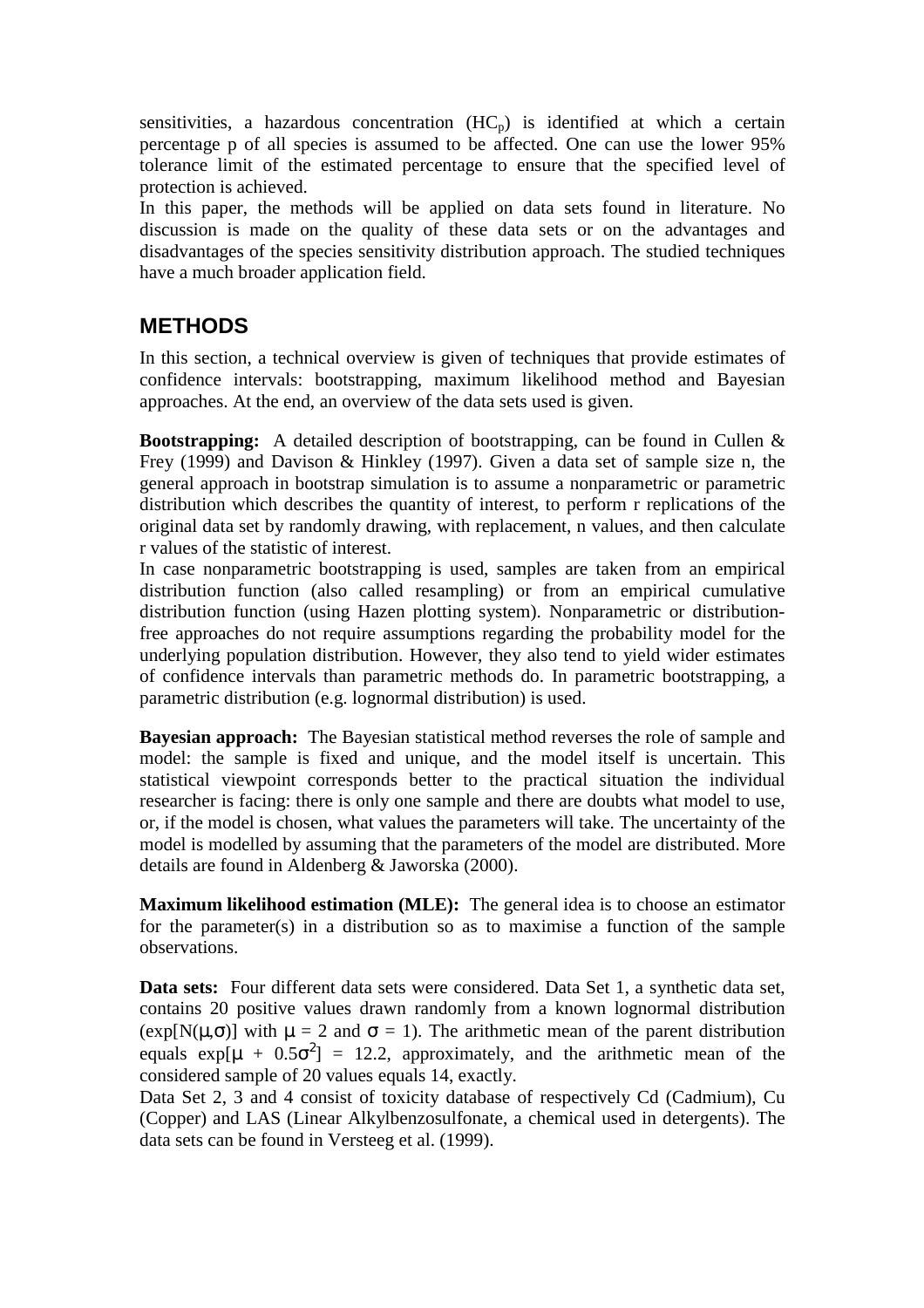### **RESULTS AND DISCUSSION**

Two-dimensional analysis of variability and uncertainty was performed. It can be used to produce a point estimate, if so desired by an analyst or decision-maker.

Results are shown in Figures 2 and 3. The following remarks can be made:

- There is a distinct difference in shape between the parametric and non-parametric distributions. The parametric uncertainty band is much smoother than the nonparametric one.
- The results illustrate that, for a positively skewed quantity, the uncertainty in the distribution becomes largest at the upper tail.



In order to select a point estimate, it is necessary to specify both the percentile of the population of interest, which reflects variability, and the desired confidence level or probability band, which reflects uncertainty. For example, one point estimate would be the  $5<sup>th</sup>$ -percentile of uncertainty for the  $5<sup>th</sup>$ -percentile of variability (indicated by arrow on Figures 2 and 3).

First, the hypothetical lognormal data set 1 was studied. [Fig. 4](#page-3-0) represents the 90% uncertainty intervals of the  $5<sup>th</sup>$ -percentile obtained with all methods tested on the 20 data points of the hypothetical lognormal distribution.

- The maximum likelihood method and the Bayesian approach lead to the same solutions, as Aldenberg & Jaworska (2000) already concluded.
- The median  $5<sup>th</sup>$ -percentiles of all methods are close to each other and always lower than the real  $5<sup>th</sup>$ percentile.
- The real  $5<sup>th</sup>$ -percentile lies within the 90%-uncertainty intervals of all methods. This is to be expected, as data set 1 is lognormally distributed.



Fig. 4: 90% uncertainty intervals of the  $5<sup>th</sup>$ percentile for all methods for the hypothetical lognormal data set (thick line = real  $5^{\text{m}}$ percentile)

- Non-parametric bootstrapping results in wider confidence limits than the other techniques. The parametric bootstrap also has wider confidence bands than the parametric MLE and Bayesian analysis.
- The parametric bootstrap showed a behaviour similar to the MLE and Bayesian analysis, although with wider confidence bands. Because MLE and Bayesian